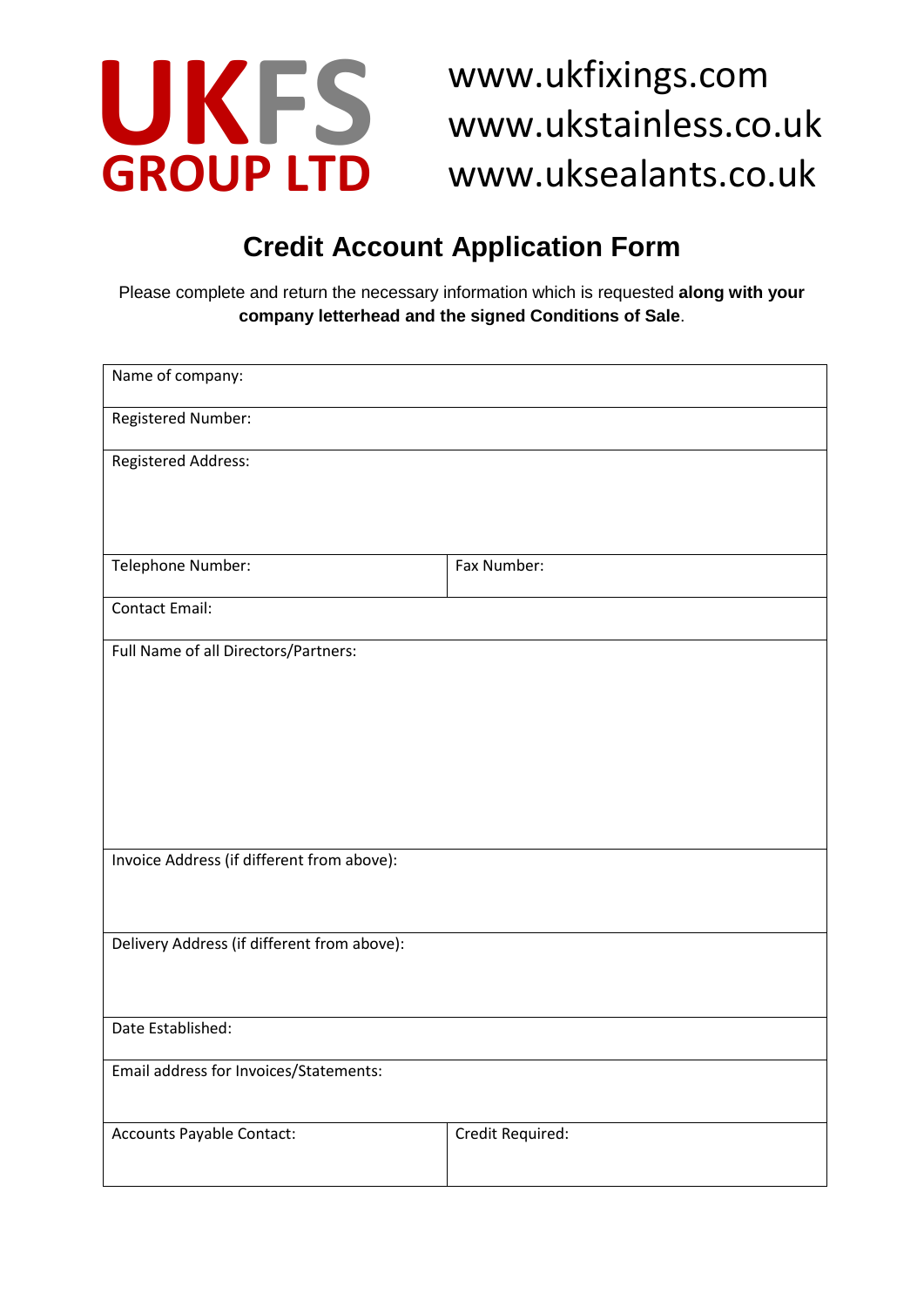## Trade References (please give two)

| Company Name: |      |  |
|---------------|------|--|
| Address:      |      |  |
|               |      |  |
|               |      |  |
| Tel:          | Fax: |  |
| Company Name: |      |  |
| Address:      |      |  |
|               |      |  |
|               |      |  |
| Tel:          | Fax: |  |

### Bank Reference

| <b>Bank Name:</b> |             |
|-------------------|-------------|
| Address:          |             |
|                   |             |
| A/C Number:       | S/C Number: |

| Sign:     | Print: |
|-----------|--------|
| Position: | Date:  |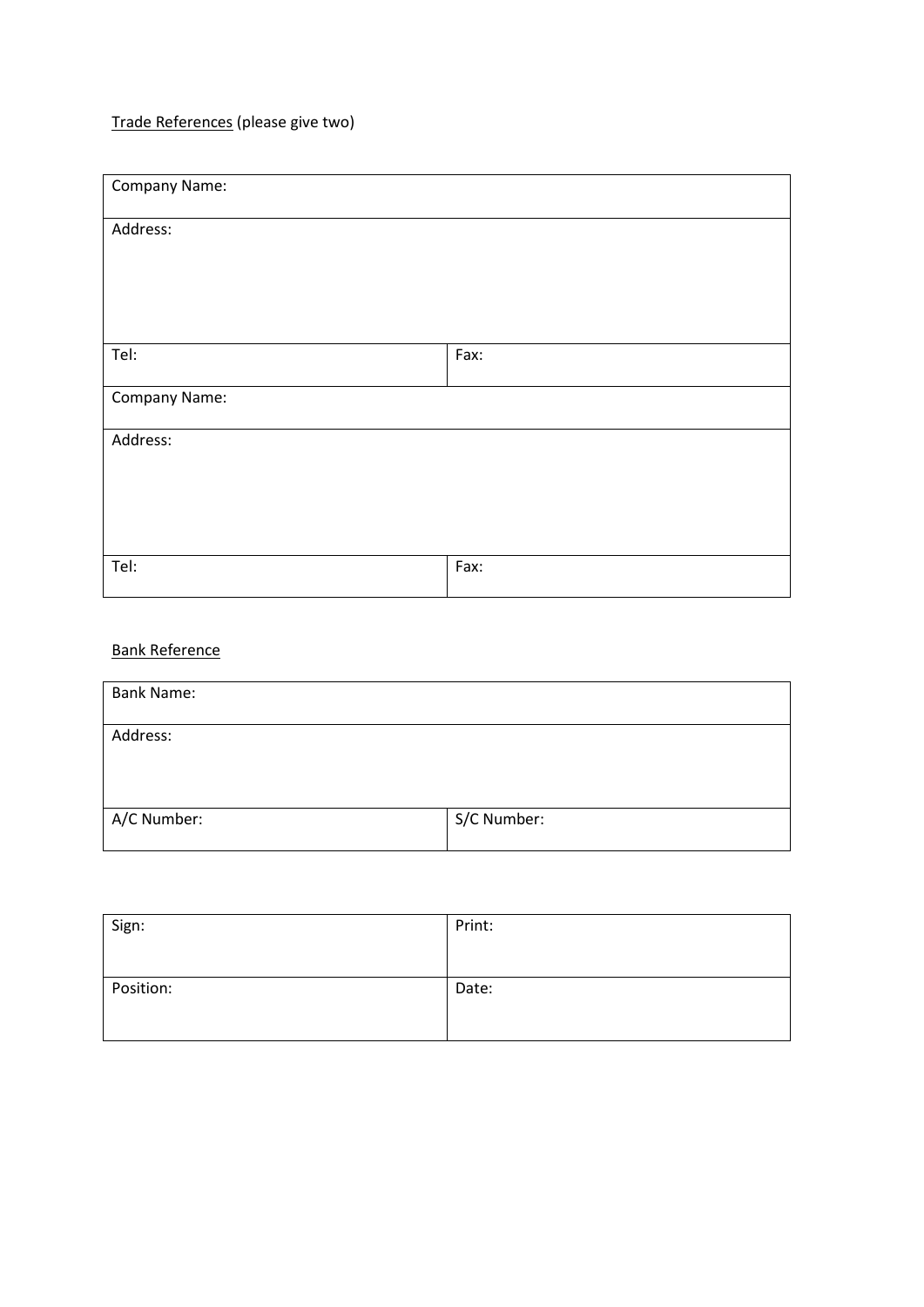#### CONDITIONS OF SALE

In these conditions all reference to 'the Company' shall be construed as meaning UKFS Group Ltd and the expression 'the Customer' shall be construed as meaning the party with whom the Company is contracting for the sale of goods.

#### 1. Applicability

Unless otherwise expressly agreed by the Company in writing, these Conditions shall apply to all contracts for the sale of goods entered into by the Company with the Customer. Any attempt by the Customer to vary these Conditions or to substitute alternative conditions whether in writing or otherwise shall be of no effect.

#### 2. Orders

Any order received by the Company in pursuance of a quotation or otherwise and whether made orally or in writing shall be deemed to be an offer to contract and no binding and valid contract shall be effected unless and until the Company accepts the Customer's offer.

#### 3. Prices

Where a price has been quoted by the Company to the Customer that shall be the price payable but otherwise the price charged shall be the price ruling at the date of despatch of the goods by the Company.

#### 4. Payment

(1) The Customer shall pay for the goods on collection or delivery except where the Customer has previously been granted credit facilities by the Company in writing when the Customer shall pay the amount due under any contract to the Company not later than the last day of the month immediately following the month of the date of the invoice from the Company ("the due date").

(2) The Customer shall pay interest on all sums outstanding after the due date at the rate of 3% above the base rate of Barclays rate from time to time.

#### 5. Dates and Times

Any dates and times quoted for delivery and availability of goods not held in stock are estimated only and time shall not be of the essence in that respect.

#### 6. Force Majeure

The Company shall be under not liability if it is unable to carry out an order (including delays in delivery and the postponement or cancellations of any arrangement) for any reasons beyond its control including, without prejudice to the generality of the foregoing, illness or incapacity, Act of God, fire, inclement or exceptional weather conditions, official or unofficial industrial action, hostilities, shortage of labour, materials, power or other supplied, mechanical breakdowns, governmental order or intervention or any other cause whatsoever beyond the Company's control of an unexpected or exceptional nature.

#### 7. Title to Goods

Ownership in any goods supplied by the Company shall not pass to the Customer until payment in full for all goods due from the Customer has been received by the Company. Risk shall however pass to the Customer immediately on delivery.

#### 8. Warranty

The Company does not give any warranty to the Customer that any goods supplied are suitable for any particular purpose and all warranties and terms implied by statute are, in so far as permitted by statute, excluded from all contracts between the Company and the Customer.